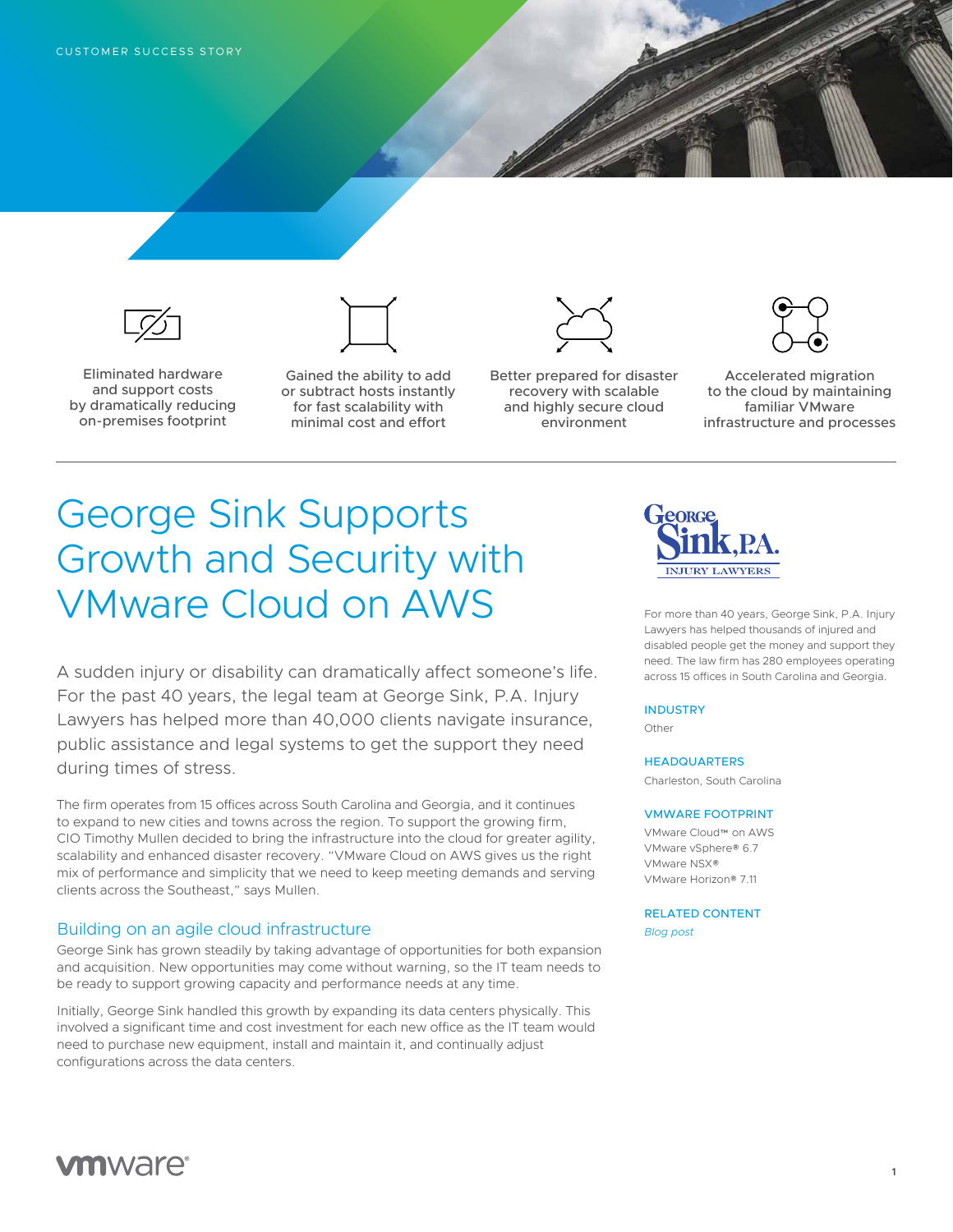

At the same time, the increasing number of hurricanes along the coasts of South Carolina and Georgia made Mullen realize that the firm needed to strengthen its disaster recovery strategy. Because many cases are time critical for clients, the firm can't risk downtime to reboot servers, restore databases and wait for new equipment.

"Continuing to rely on a physical data center model restricted us in many ways," says Mullen. "We made the move to the cloud to support greater agility and security."

## Tapping into proven, familiar environments

For Mullen, the decision to work with VMware Cloud on AWS was straightforward as the solution delivers the strong performance and familiarity of the traditional VMware infrastructure in a scalable, fast and highly secure cloud environment.

The combination of VMware and Amazon offers a powerful framework for George Sink. Amazon Elastic Compute Cloud (EC2) resources provide extra redundancy. Pre-built application solution bundles and integrated solutions also give the firm a way to immediately enhance the environment, such as by adding SD-WAN to provide secure VPN access through the Amazon Virtual Private Cloud (VPC).

"We love the integration and compatibility of our VMware environment," says Mullen. "We of course performed our due diligence and fully explored other solutions, and identified the respective requirements and dependencies of those platforms. But it didn't make sense for us to look more seriously beyond that as we didn't want (or need) to invest resources to rebuild our entire infrastructure to accommodate their way of doing things. VMware Cloud on AWS allows us to maintain our familiar approaches to managing and enhancing our IT environment, which has made our move to the cloud much easier."

One of the most critical applications running on VMware Cloud on AWS is VMware Horizon 7. George Sink virtualizes all desktops and apps through Horizon, from Google Chrome to specialized case management and accounting software. The firm recently switched to named user licensing to provide a single point of licensing.

"VMware Horizon 7 allows us to maintain tight control over work environments while providing flexibility, so our staff can work however and wherever they want," says Mullen.

George Sink continues to use its on-premises data center to support telephony solutions for its busy call center. Telephony remains an important part of the firm's operations, particularly as many clients call for initial consults. VMware vCenter Server® delivers the high availability, redundancy, failover and optimization capabilities the firm needs to keep its in-housemanaged call centers running smoothly, no matter how many people call.

## Boosting agility and simplicity with a lower cost

With VMware Cloud on AWS, George Sink is dramatically reducing its on-premises footprint. As a result, Mullen has nearly eliminated expenditures on hardware and support contracts. He also doesn't need to worry about increasing IT staff to keep up with growing demands on the business. Staff are freed from day-to-day hardware maintenance, so the team now focuses more on process and procedure development by solving process problems and actively contributing to the operational aspects of the company.

In addition to reducing costs, VMware Cloud on AWS boosts agility to the firm's operations. If there is a big case, marketing campaign or acquisition opportunity, Mullen can spin up additional hosts, fully provision new servers, build a new desktop pool and get the project moving without any impact on production. When the project is complete, Mullen can simply delete the extra hosts.

"VMware Cloud on AWS allows us to maintain our familiar approaches to managing and enhancing our IT environment, which has made our move to the cloud much easier."

TIMOTHY MULLEN CIO, GEORGE SINK, P.A. INJURY LAWYERS